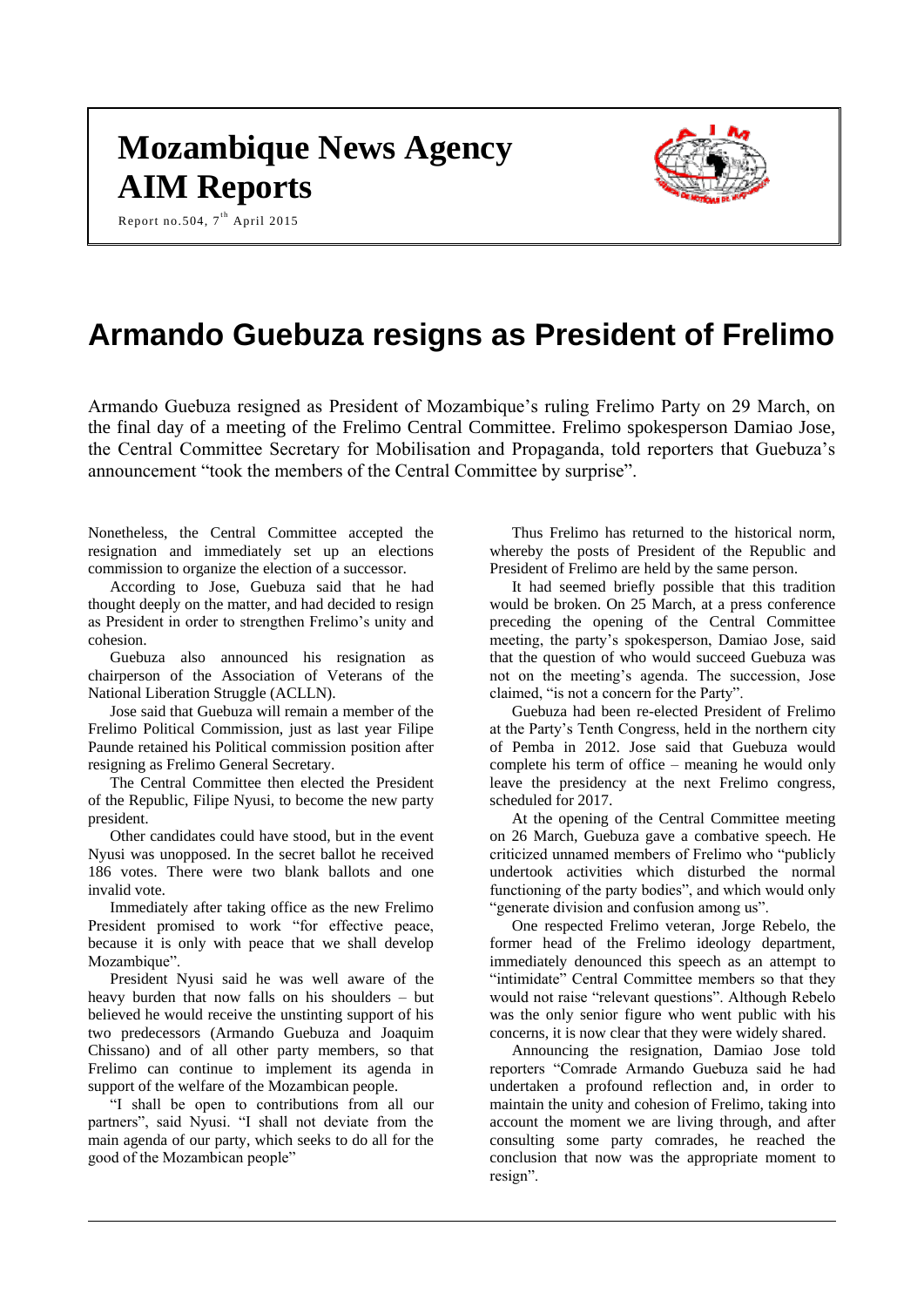# **National unity top priority in government programme**

The Mozambican government's five year programme for 2015-2019 focuses on "increasing employment, production and competitiveness in order to improve the living conditions of Mozambicans, in an environment of peace, harmony and tranquillity, while consolidating democracy and participatory and inclusive governance".

The programme declares that its top priority is "consolidating national unity, peace and sovereignty".

National unity is described as "the starting point for the construction and consolidation of the ideals of promoting and defending our Mozambican identity, and for cultivating, maintaining and uplifting the values of self-esteem, the patriotic spirit, friendship, solidarity, inclusion, mutual respect, tolerance and peaceful coexistence, and of continually valuing cultural and ideological diversity as the basis for building an ever stronger and more cohesive Mozambican nation".

Peace and stability are complementary to national unity, "necessary and indispensable to ensure multifaceted, uninterrupted and irreversible development".

Thus all Mozambicans, the programme adds, are required to commit themselves "to the preservation and maintenance of peace, as the vehicle to keep national unity alive, to consolidate the democratic rule of law, and to empower the national effort to mobilize investment for development benefitting present and future generations".

The programme calls for "cultivating and defending the spirit of tolerance, humanism, inclusion, dialogue, reconciliation, harmony, respect for the values of citizenship and cultural diversity".

It pledges that the government will fight against "all expressions of discrimination and exclusion based on differences in culture, ethnic origin, gender, race, religion, region of origin and political party affiliation".

"Open, participatory and inclusive governance" is promised, "as an important mechanism for direct interaction with the people, and for stimulating a sense of ownership and of inclusion in decision making".

To develop the country's human capital, the programme pledges to provide "basic, good quality social services, and equitable access to education, health care, water, sanitation and housing". Special attention will be paid to "protecting and empowering women, children and vulnerable groups".

The programme promises "an inclusive, effective and efficient education system", which guarantees acquisition of the skills necessary for human development, particularly basic reading, writing and mathematics skills in the early years of primary education.

The programme marks a definitive break with the policy of teaching primary school children in Portuguese, a language which many of them, particularly in the Mozambican countryside, have not encountered before school. Instead teaching in African mother tongues will be promoted (building on a ten year pilot scheme of bilingual education in selected schools).

The programme promises expanded access to and better quality of health services, and a reduction in maternal mortality, chronic malnutrition, and such killer diseases as malaria, tuberculosis and HIV/AIDS.

In the economic sphere, the programme promises "industrialization aimed at modernizing the economy and increasing exports", and "increasing production and productivity in all sectors, particularly agriculture".

The government will seek to diversify Mozambique's exports and open up new markets. It will "strengthen the capacity of micro, small and medium exporting companies which promote employment, by raising their competitiveness on foreign markets".

The programme promises incentives for job creation, and states that the number of jobs created will become one of the criteria for assessing the impact of public investment.

Professional training programmes, it adds, will be "aligned to the needs of the productive sector", and training and scholarships will be offered in areas which currently face a serious shortage of skilled labour.

The government also hopes for greater links between Mozambican companies and the foreign investment megaprojects. It promises "to step up the integration of Mozambican companies, particularly small and medium companies, in the value chain of the mega-projects".

The programme also commits the government to boost the local production of consumer goods which can replace goods that are currently imported.

The programme will be debated in the country's parliament, the Assembly of the Republic.

## **Dhlakama threatens to "govern by force"**

Afonso Dhlakama, leader of Mozambique's largest opposition party Renamo, has once again threatened that if the Assembly of the Republic refuses to pass a Renamo bill granting autonomy to "provincial municipalities", then he will take the provinces he wants "by force".

Speaking on 4 April, at a rally in the central city of Beira, Dhlakama said he was aware of attempts within the ruling Frelimo Party to ensure that the Assembly will throw out the Renamo bill.

Nonetheless, he was optimistic that Frelimo will eventually allow the bill to pass. But if it did vote the bill down, then "we shall govern by force".

Cited in the news sheet "Canalmoz", Dhlakama once again claimed that in reality he had won the general elections held on 15 October last year, but that Frelimo "stole the elections".

Dhlakama claimed that, if the Renamo bill does not pass "by consensus", then the country will become "ungovernable". "We are not going to divide the country", he said. "We are just demanding to rule in the regions where we won".

But if the Renamo bill does not pass, "I, Dhlakama, shall form a government by force, even if I have to use a Plan B to reach power without Frelimo's approval".

Dhlakama painted Frelimo as a party of the south, whereas Renamo was defending the interests of the centre and the north.

Meanwhile, three armed men belonging to Renamo have been arrested in Chokwe after clashes with the security forces on 2 April in Guija. Interviewed by Radio Mozambique, they confirmed that they had received orders from Dhlakama to set up a base in Maputo province.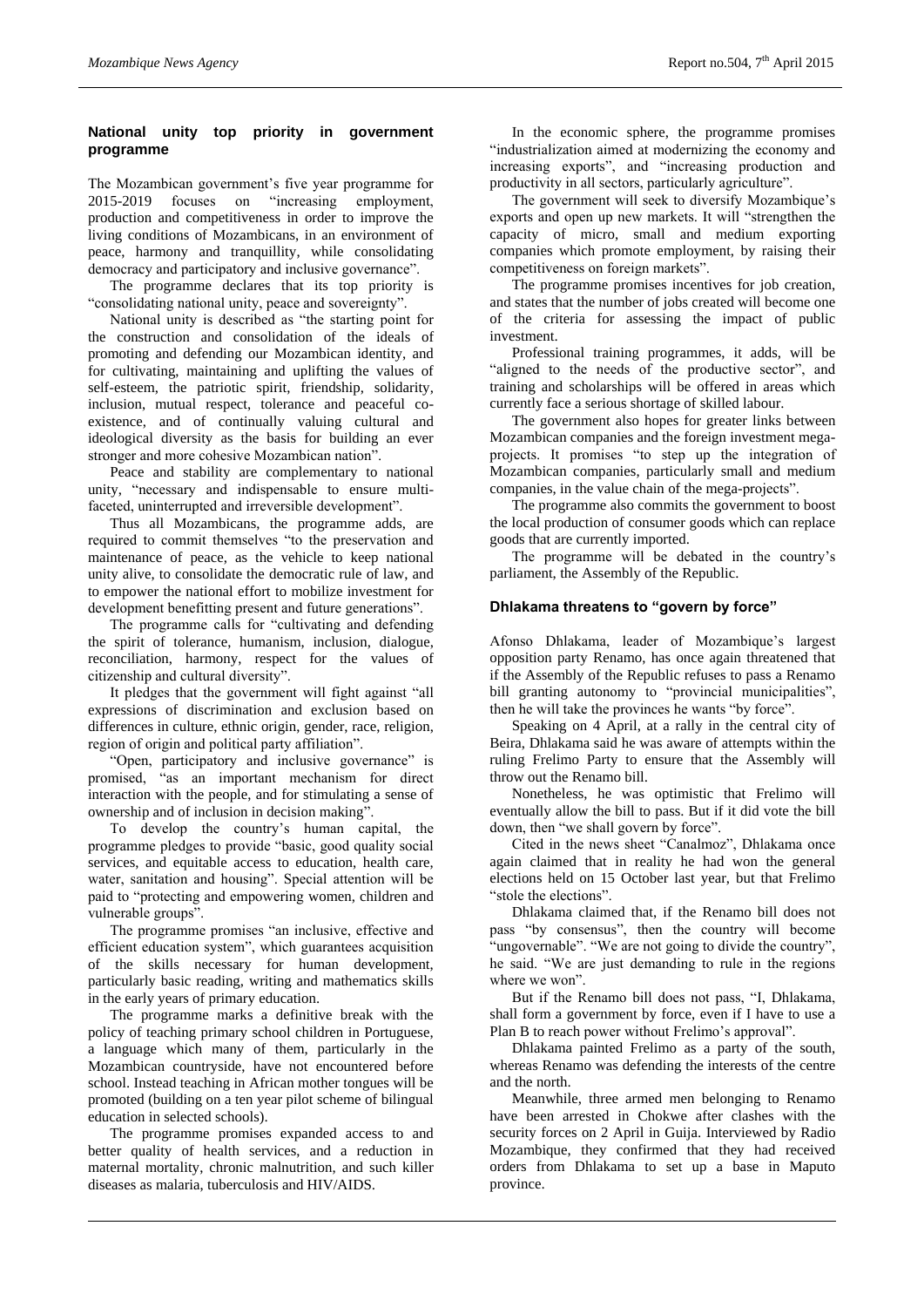## **Cholera spreads to Cabo Delgado**

Cholera has spread to the northern province of Cabo Delgado, according to the Provincial Director of Health, Saozinha Agostinho.

Cabo Delgado becomes the sixth province to be struck by the disease since December. The others are Niassa, Nampula, Tete, Zambezia and Sofala.

Agostinho announced that 38 cases of cholera have been diagnosed in the provincial capital, Pemba.

Cases of severe diarrhoea, particularly in the neighbourhood of Cariaco, began to be notified a week ago. Laboratory analysis showed that the great majority of the victims were indeed suffering from cholera.

A cholera treatment centre has now been reactivated in the Eduardo Mondlane neighbourhood, and all people entering the Provincial Hospital in Pemba with symptoms of cholera are redirected to the centre. So far no deaths from cholera have been reported in Pemba.

Cholera is a water-borne disease, and it is feared that the poor quality of the drinking water in Carioca and other neighbourhoods where cases of the disease have been reported is the main cause.

Agostinho said that the health authorities are working with the public water company, FIPAG, to improve water supply, while health teams and community activists, are going from house to house treating the water, and handing out water purifying tablets.

The latest report from the Health Minister, issued on 30 March, stated that since the beginning of the year there have been 7,408 cases, of whom 55 have died, which is a lethality rate of 0.7 per cent.

#### **Japanese grant for Nacala Corridor electricity**

The Japanese government is to grant Mozambique US\$19 million to strengthen the electricity grid in the Nacala Corridor, in the northern province of Nampula.

An agreement to this effect was signed in Maputo on 2 April by Deputy Foreign Minister Nyeleti Mondlane and Japanese ambassador Akira Mizutani.

"The grant from the Japanese government is a valuable contribution to the efforts of the Mozambican government is pursuing its economic and social development goals", said Mondlane. "This grant demonstrates the strong ties of friendship and cooperation between the two peoples".

Mondlane noted that Japan has also assisted Mozambique in agricultural projects, the transfer of technology, demining and the construction of infrastructures including roads, bridges and schools.

"It is also important to note that the presence of Japan in institutional capacity building and human resources in Mozambique is crucial, in that Japan grants scholarships for masters degrees and doctorates in various professional fields", she added.

Mizutani said "we are pleased that we can help Mozambique develop its infrastructures. The electricity grid is one of these infrastructures, and a stable supply of electrical power is needed in the north of the country".

The Japanese government is also financing the "Pro-Savana" agricultural programme, which involves tripartite cooperation between Mozambique, Brazil and Japan for agricultural development along the Nacala Corridor.

#### **World Bank loan for roads and bridges**

The World Bank has approved additional funding of US\$73.6 million to support the management and maintenance of Mozambican roads and bridges.

This is the third additional credit to the government's roads and bridges programme. According to the World Bank, it "fills a financing gap for flood-related road rehabilitation works in Gaza Province following severe flooding in the lower Limpopo River basin in 2013"

It notes that over 70 per cent of Gaza's road network (about 2,200 kilometres of roads in all) suffered damage in the 2013 Limpopo floods, and the government put the cost of rehabilitation at US\$183 million. The first World Bank loan for the Gaza roads programme was US\$70.15 million and was disbursed in December 2013.

"Damages inflicted by recurrent floods to the road network isolate many rural communities, preventing them from gaining access to basic services, markets and transports," according to World Bank country director Mark Lundell.

The team leader for the project, Kulwinder Singh Rao, added "We believe that improved market access for food products, which constitute a substantial share of the household expenditures of poor households, combined with lower transportation costs resulting from rehabilitated roads, will help curb poverty down at the community level and lower inflation risk."

The primary objective of the Roads and Bridges Management and Maintenance Program, the bank says, "is to stimulate growth and contribute to poverty reduction through improved road infrastructure, better sector policies, and enhanced roads sector management".

#### **US promises US\$300 million for health**

The United States government on 1 April pledged to disburse US\$300 million for Mozambique's health sector.

The pledge was made by US ambassador Douglas Griffiths during an audience granted by President Filipe Nyusi. The decision, he said, arises from the renewal of links of cooperation between the two countries, in order to eradicate poverty in Mozambique, and improve the health of its population.

"We shall continue to invest US\$25 million annually in implementing various development projects to reduce poverty, but in this term of office of President Nyusi we will also invest almost US\$300 million for continual improvements in the health sector", said Griffiths.

President Nyusi also received the Canadian High Commissioner, Shawn Barber, who told reporters that Canada hopes to support the government's five year plan, through a series of programmes in education and health, costing about \$120 million.

"The meeting served to strengthen bilateral cooperation between Canada and Mozambique, and to present the various projects or cooperation with the government in health and education", said Barber. "We also encouraged the President to open the doors to investment by Canadian businesses, in order to create more jobs".

\_\_\_\_\_\_\_\_\_\_\_\_\_\_\_\_\_\_\_\_\_\_\_\_\_\_\_\_\_\_\_\_\_\_\_\_\_\_\_\_\_\_\_\_ This is a condensed version of the AIM daily news service – for details contact pfauvet@live.com